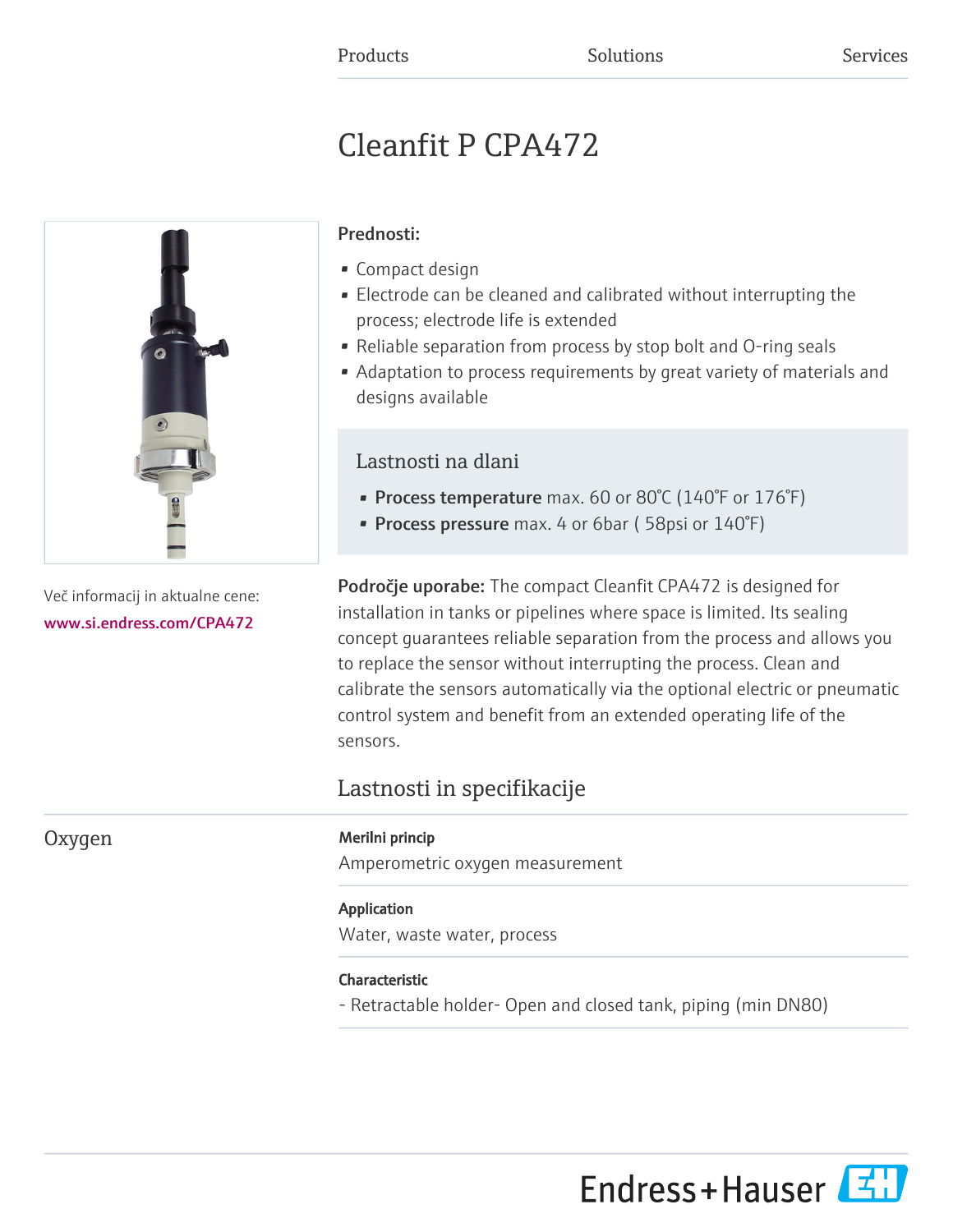# Oxygen Design

- manual or pneumatic, can be fully automated with CPC30 / 300. integrated rinse chamber with connectionG1/4" or NPT1/4"

# **Material**

Holder : PP, PEEK, PVDFSealing : different material available.

# Dimension

Immersion depth : 66 - 215mm (2.57inch - 8.38inch)

# Process temperature

max. 60 or 80°C (140°F or 176°F)

#### Process pressure

max. 4 or 6bar ( 58psi or 140°F)

# Connection

Thread G1,25"external; thread NPT1"external; flange DN50/ASME2", dairy fitting DN50.

ORP / Redox Merilni princip

Sensor ORP / Redox

# Application

Water, waste water, process

# Installation

Retractable holder

# Characteristic

Open and closed tank, piping (min DN80)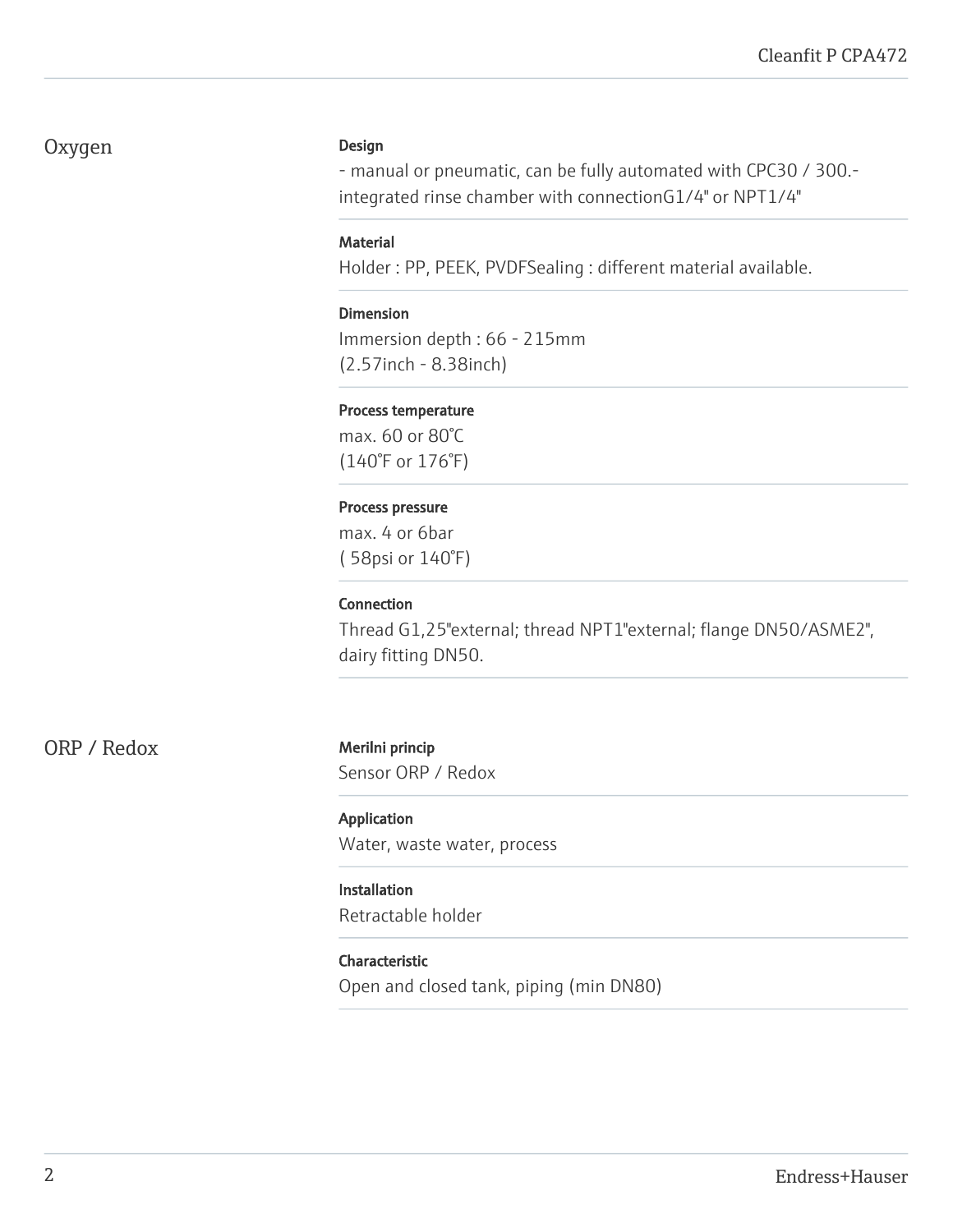# ORP / Redox

#### Design

- manual or pneumatic, can be fully automated with CPC30 / 310. integrated rinse chamber with connectionG1/4" or NPT1/4"

# **Material**

Holder : PP, PEEK, PVDFSealing : different material available.

# Dimension

Immersion depth : 66 - 215mm (2.57inch - 8.38inch)

# Process temperature

max. 60 or 80°C (140°F or 176°F)

#### Process pressure

max. 4 or 6bar ( 58psi or 140°F)

# Connection

Thread G1,25"external; thread NPT1"external; flange DN50/ASME2", dairy fitting DN50.

# pH Merilni princip

Potentiometric

# Application

Water, waste water, process

# Installation

Retractable holder

# Characteristic

Open and closed tank, piping (min DN80)